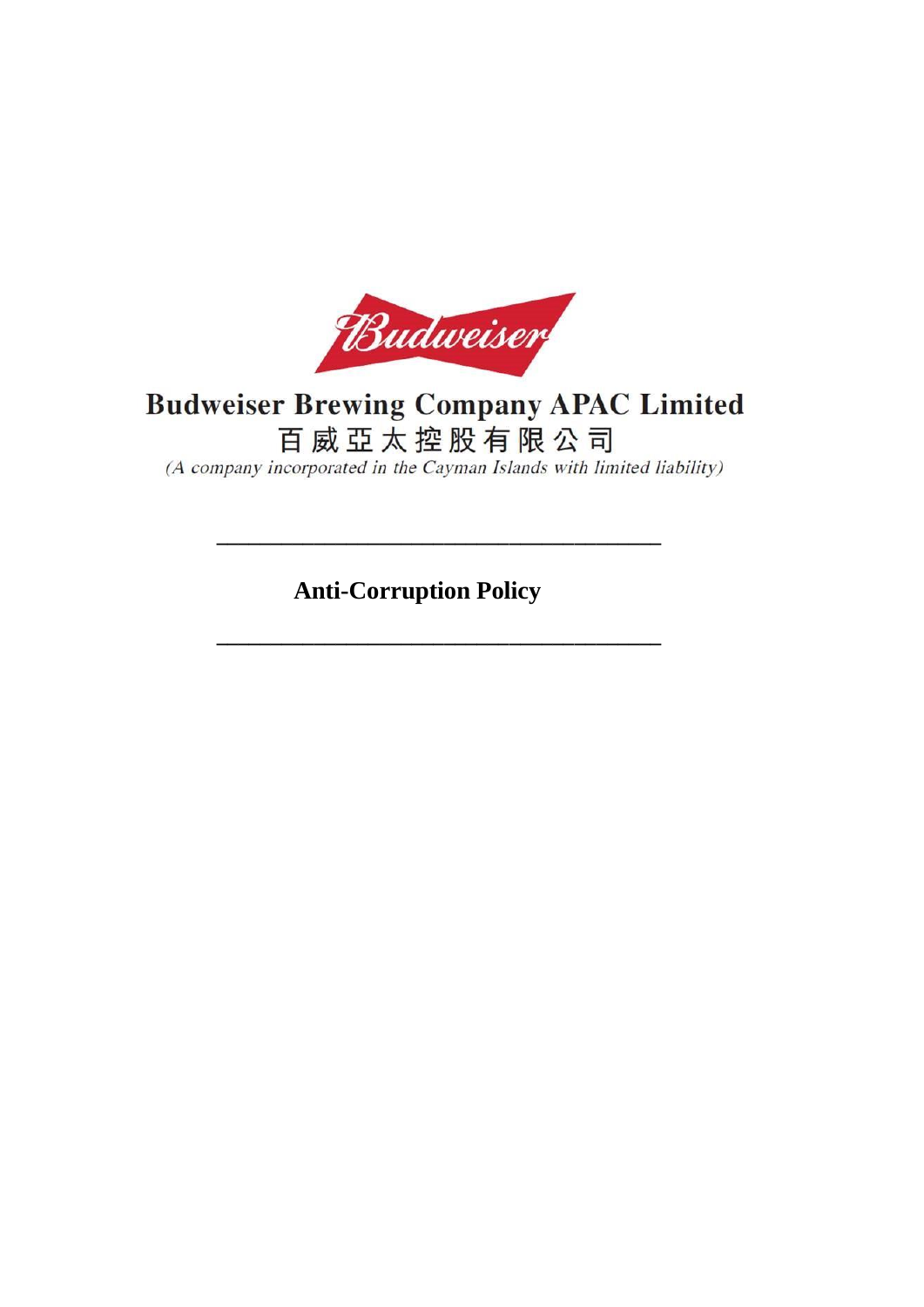# **TABLE OF CONTENTS**

| 1. |  |
|----|--|
| 2. |  |
| 3. |  |
| 4. |  |
| 5. |  |
| 6. |  |
| 7. |  |
| 8. |  |
| 9. |  |
|    |  |
|    |  |
|    |  |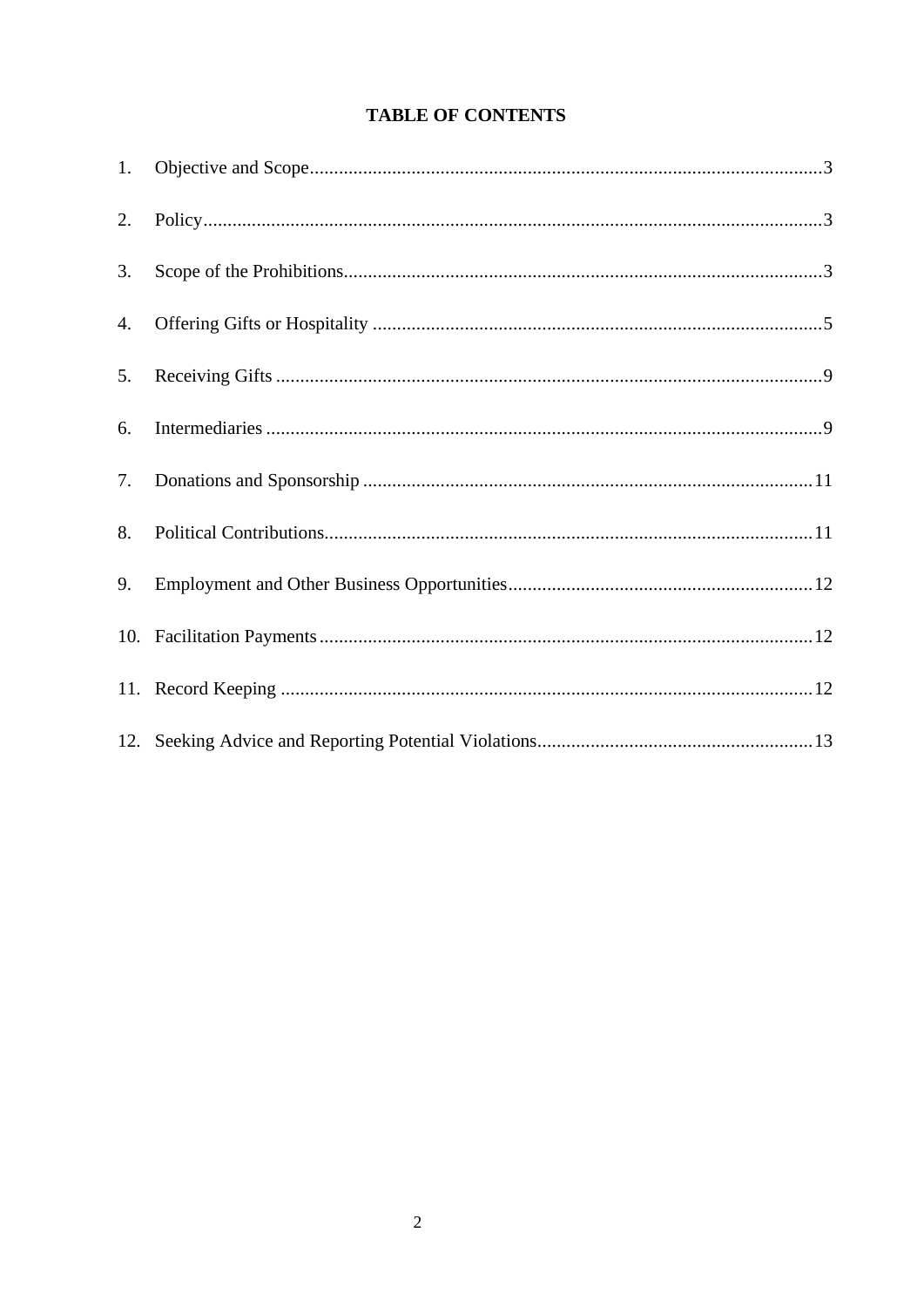# <span id="page-2-0"></span>**1. Objective and Scope**

1.1 Budweiser Brewing Company APAC Ltd. ("BUD APAC" or "Company") expects its colleagues to comply with applicable laws and to maintain the highest ethical standards of business conduct.

1.2 This Anti-Corruption Policy ("Policy") supplements the general provisions set out in the Company's Code of Business Conduct and is designed to help colleagues comply with the U.S. Foreign Corrupt Practices Act, UK Bribery Act and other applicable laws relating to bribery and corruption, government conflict of interest and public disclosure laws (collectively "Anti-Corruption Laws"). It applies to all directors, officers, colleagues and other representatives (full time, part time or temporary) of the Company, and the Company's subsidiaries and joint ventures where BUD APAC has a majority interest or management control. In those instances where BUD APAC does not have a majority interest or management control, we encourage our such subsidiaries or joint ventures to abide by the principles in this Policy.

1.3 Please note that corruption may occur when dealing with commercial partners as well as Public Officials (as defined below). Consequently, this Policy applies to the Company's dealings with counterparties in both the public and commercial sectors.

1.4 BUD APAC is also committed to achieving compliance with all Anti-Corruption Laws. To ensure compliance and to implement risk-based controls, subsidiaries may also adopt local policies or procedures different from this Policy upon approval by the Compliance Committee. In circumstances where applicable laws are more stringent than this Policy or other applicable local policies, colleagues must comply with applicable laws.

1.5 No person subject to this Policy will suffer adverse consequences for refusing to offer, promise, pay, give, or authorize an improper or unlawful payment, benefit, advantage or reward, even if doing so results in the loss of business opportunities for BUD APAC.

# <span id="page-2-1"></span>**2. Policy**

2.1 BUD APAC has a zero tolerance policy toward bribery and corrupt conduct in any form.

2.2 BUD APAC prohibits requesting, soliciting, agreeing to receive, or accepting a bribe, kickback, influence payment, or any other improper or unlawful inducement, benefit or advantage.

2.3 BUD APAC's directors, officers, colleagues and representatives are prohibited from, either directly or indirectly through a third party, giving, offering, promising, or authorizing any financial or other advantage, or *anything of value*, to a Public Official or any other individual or organization, with the intent to or in order to exert improper influence over the recipient, induce the recipient to violate his or her duties, secure an improper advantage for BUD APAC, or reward the recipient for past improper conduct.

## <span id="page-2-2"></span>**3. Scope of the Prohibitions**

# *What types of conduct are covered? What does "anything of value" mean?*

3.1 The prohibitions in paragraph 2 cover "anything of value," which goes beyond cash payments. The following are some non-exhaustive examples of benefits that could constitute bribe:

- 3.1.1 Cash equivalent (e.g. gift cards);
- 3.1.2 Free beer;
- 3.1.3 Gifts, hospitality, travel and entertainment expenses;
- 3.1.4 Business opportunities (e.g. favorable contractors or loans);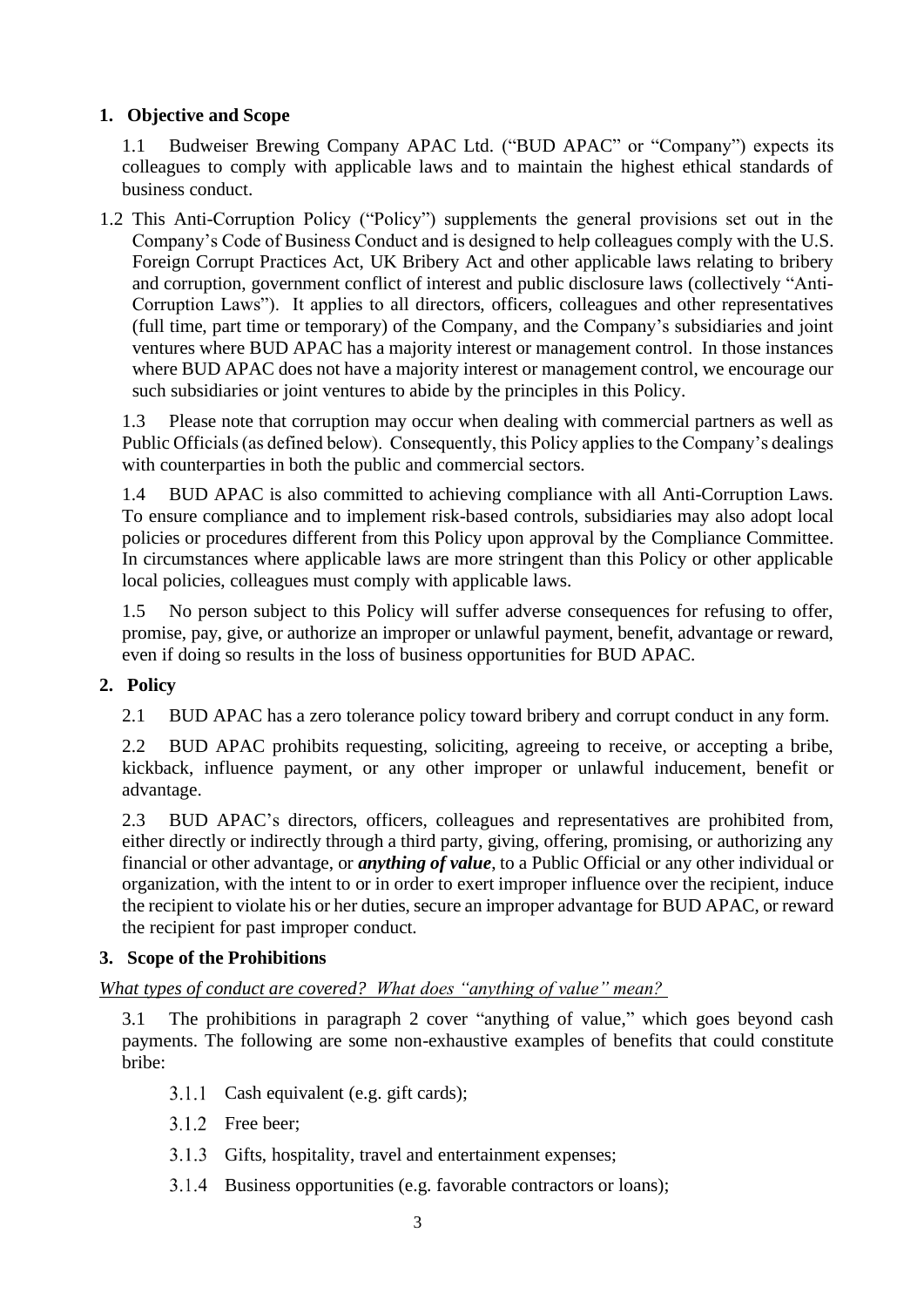- 3.1.5 Offers of employment opportunities (including unpaid internship);
- 3.1.6 Donations and sponsorships; and
- 3.1.7 Political contributions

## *Is there a blanket prohibition on all benefits to public officials or other third parties?*

- 3.2 Not all benefits are prohibited, but "anything of value" involving a Public Official needs to be pre-cleared with the Legal or Ethics & Compliance team before it can be offered. To constitute prohibited bribery, generally, the payments must be offered, given, promised or authorized with a "corrupt intent" – in other words, the action intended to induce or reward some improper advantages, e.g., to induce the recipient to misuse his official position, to reward a representative of a commercial counterparty who has wrongfully directed business to us, or to cause non-enforcement of tax requirements to us.
- 3.3 Transparency is important. It is unusual for benefits or things of value that are pre-approved by the Legal or Ethics & Compliance team to constitute an unlawful bribe. On the contrary, benefits given to Public Officials or other individuals or organizations without alignment with the Legal or Ethics & Compliance can suggest wrongdoing.
- 3.4 It is less likely that the provision of things of value that is done openly in connection with legitimate promotion of businesses would evidence corrupt intent, and therefore transparent sales contests or incentives that give prizes to winners do not need pre-approval even if the amounts of the prizes are higher than the limits we set out.
- 3.5 Note that actual success of the bribery scheme is not required for the action to constitute a bribery violation. Therefore, merely offering an improper gift is a violation of this Policy, even if the intended recipient did not accept the gift. Similarly, an intended bribe that does not result in actual improper advantages being successfully provided to the Company is still prohibited.

## *Are we prohibited from doing what is necessary to make payments to ensure their safety?*

3.6 We value the safety of our colleagues. You will not be penalized for actions taken that would otherwise violate this Policy where there is an imminent threat of danger to life or safety. If such a payment is made, it is critical that it is promptly reported to the Ethics & Compliance team and a record of the payment is made. This exception will be interpreted narrowly. It does not apply to regular payments made to police or other security providers or in any circumstance where pre-approval of such payments is possible.

## *Indirect Scheme*

3.7 Note that you may not use intermediaries – such as distributors, vendors, travel agents, or a Public Official's family member – to offer anything of value to an ultimate recipient in a manner not permitted under this Policy, or continue using an intermediary if you know or should know that the intermediary offers anything of value to an ultimate recipient in a way not permitted under this Policy. Similarly, our intermediaries may not use third parties to make payments that benefit BUD APAC in any way that violates this policy or the Supplier Anti-Corruption Policy.

## *Public Sector Bribery*

3.8 Almost all Anti-Corruption Laws prohibit public sector bribery. Accordingly, the Company strictly prohibits directly or indirectly through a third party, giving, offering, promising, or authorizing any financial or other advantage, or anything of value to a Public Official with the intent to or in order to exert improper influence over the recipient, induce the recipient to violate his or her duties, secure an improper advantage for BUD APAC, or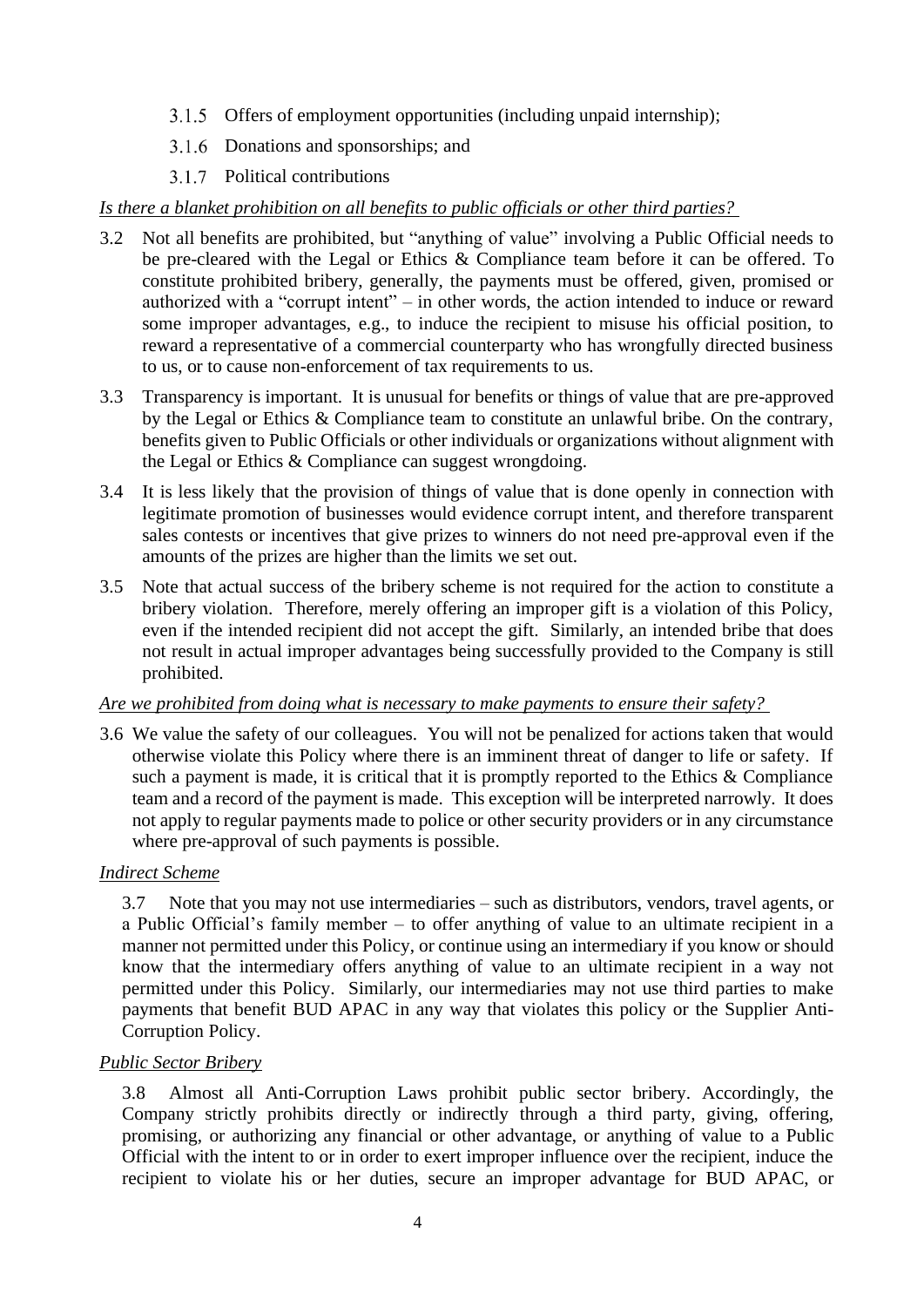improperly reward the recipient for past conduct. This prohibition includes payments to third parties where one knows, or has reason to know, that the third party will offer, use or promise any part of the payment for bribes.

> **"Public Officials"** include officers and employees of the following, or any person acting in an official capacity for or on behalf of any of the following, regardless of seniority:

- Any local, regional, national, or other governmental entity, department or agency (e.g., municipal authorities, local tax authorities, and police force, etc.);
- Any judicial body;
- Any legislative body (e.g., congress, parliament, city council, etc.);
- Government-owned or -controlled entities, including both commercial and non-commercial organizations (e.g., government-owned companies, government-owned schools and hospitals);
- International organizations (e.g., the United Nations or World Trade Organization); and
- Labor unions.

**"Public Officials"** also include members of a royal family, local kingships, tribal leadership, chieftaincy, political parties or officials thereof, and candidates for public office, and any private person acting in an official capacity for or on behalf of any of the persons or entities listed above.

3.9 Some Anti-Corruption Laws strictly prohibit certain benefits provided to certain Public Officials, even when there is no corrupt intent. There are other public integrity laws, such as these requiring the disclosure of benefits provided to Public Officials (regardless of whether there is any corrupt intent), lobby transparency, and conflict of interest disclosure. In addition to the general prohibitions discussed above, you should always ensure compliance with such applicable laws.

## *Commercial Bribery*

3.10 Bribery involving commercial (non-governmental) parties is also prohibited under this Policy. You shall not directly or indirectly through a third party, give, offer, promise, or authorize anything of value to any employee, agent, or representative of another commercial party with the intent to or in order to exert improper influence over the recipient, induce the recipient to violate his or her duties, secure an improper advantage for BUD APAC, or improperly reward the recipient for past conduct. Certain gifts and other advantages may still be provided to commercial counterparties or their representatives, provided that no corrupt intent exists in connection with such actions, and the guidelines below (or other applicable local policies) have been complied with.

## <span id="page-4-0"></span>**4. Offering Gifts or Hospitality**

4.1 You may not offer or provide a gift, meal, entertainment, travel expense or other corporate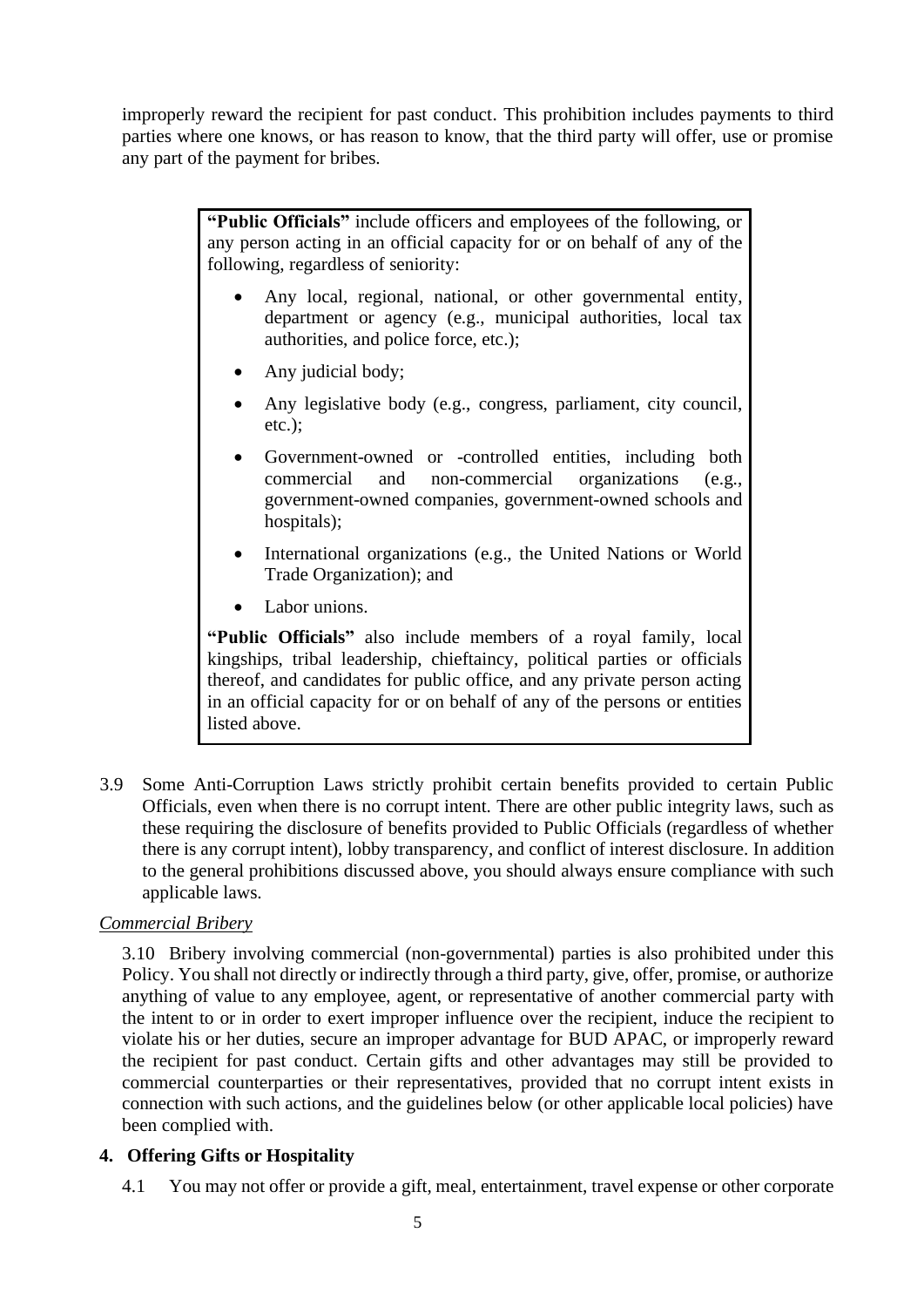hospitality to a Public Official or a representative of a commercial counterparty as an incentive, or in exchange or as a reward, for improper advantages, such as granting a regulatory request, clearing products or supplies through customs. The requirements outlined in this section apply to gifts and hospitality provided with Company expense or your own funds.

4.2 You should also avoid offering or providing any gift, meal, entertainment, travel expense or other corporate hospitality under the circumstance that it *can be perceived as or has the appearance* of a bribe. Therefore, you should also consider the timing, nature and context of your action, especially whether any past, pending or future business or administrative matters that are within the recipient's realm of influence.

4.3 You may pay for or provide gifts, meals, entertainment, travel expenses or other corporate hospitality to Public Officials or representatives of commercial counterparties on behalf of the Company only if such gifts and hospitality are:

4.3.1 legal and customary in the jurisdiction in which they are given;

- 4.3.2 permissible under the internal rules of the recipient's organization;
- 4.3.3 given openly to the recipient;
- 4.3.4 of a nature that would not embarrass BUD APAC if publicly disclosed; and
- 4.3.5 given in accordance with the policies and procedures set forth in this Policy.

4.4 As discussed in detail below, you are required to obtain approval from the Legal or Ethics & Compliance team for the provision of certain gifts, entertainment, travel expenses or corporate hospitality. You should request and log such approval to Legal or Ethics & Compliance team by in accordance with the DAG.

4.5 Unless otherwise approved by the Legal or Ethics & Compliance team, all gifts, meals, entertainment, travel and hospitality must be supported by receipts and booked accurately as such in the specific packages and sub-packages designated in the ZBB chart of accounts as follows:

Expenses to Public Officials must be booked in the ZBB Institutional package and sub-package "Gifts & Hospitality to Officials".

Expenses to commercial counterparties (except customers) must be booked in the Institutional Package and sub-package "Non-charitable donations".

Expenses to non-government customers must be booked in the Sales Package and sub-package "Commercial Relationship Management."

4.6 In providing hospitality, to the extent possible, all such expenses should be paid directly to the vendor of the services.

#### *Gifts*

#### **4.7 Gifts of cash or of cash-equivalents (such as gift cards or certificates) are always prohibited.**

4.8 Approval of Legal or Ethics & Compliance team in accordance with DAG is required before providing any gift to a Public Official. Approval of Legal or Ethics & Compliance team in accordance with DAG is also required before providing gifts above the limits to commercial counterparties or their representatives. Be mindful that certain Public Officials are employees of state-owned commercial enterprises and should be treated as so, rather than as representatives of commercial counterparties.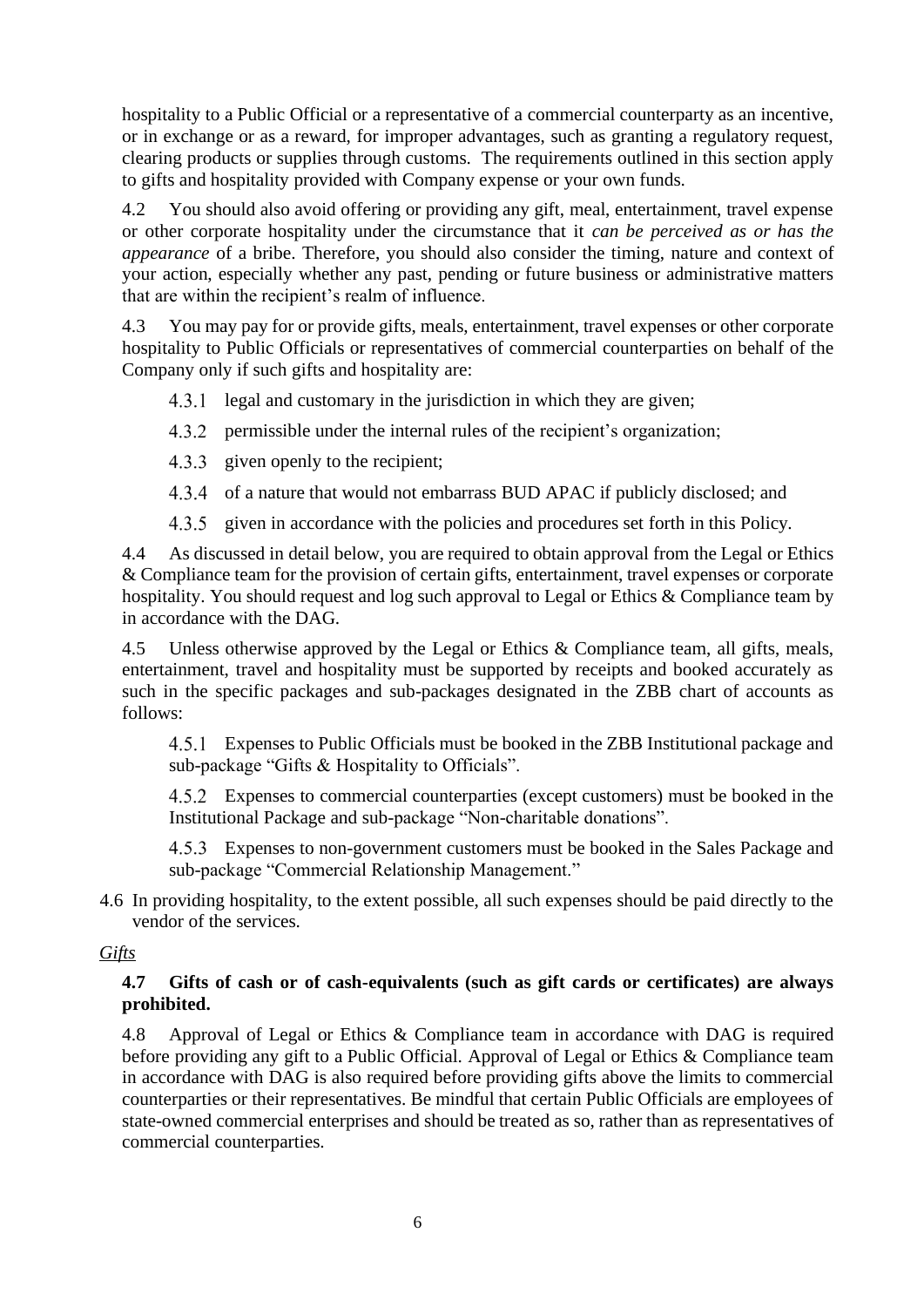| <b>REQUIREMENTS FOR GIFTS</b>                            |                                                                                      |                                                                                                             |                                                                                                                                     |  |  |  |  |
|----------------------------------------------------------|--------------------------------------------------------------------------------------|-------------------------------------------------------------------------------------------------------------|-------------------------------------------------------------------------------------------------------------------------------------|--|--|--|--|
| <b>RECIPIENT</b>                                         | <b>LIMITS</b>                                                                        | <b>IS PRE-APPROVAL</b><br><b>REQUIRED?</b>                                                                  | <b>COMPLIANCE PRE-</b><br><b>APPROVAL</b><br><b>REQUIRED</b><br><b>(LEGAL OR ETHICS</b><br><b>&amp; COMPLIANCE</b><br><b>TEAM</b> ) |  |  |  |  |
| A commercial<br>counterparty (or its<br>representatives) | <b>Follow APAC</b><br>Commercial<br>Compliance Policy<br>(country-specific)          | <b>Follow APAC</b><br>Commercial<br><b>Compliance Policy</b><br>(country-specific)                          | Any gift of a value or<br>frequency above the<br>limits                                                                             |  |  |  |  |
| A Public Official                                        | Maximum amount<br>for each country to<br>be determined by<br>Compliance<br>Committee | Pre-approval by the<br>Legal or Ethics $\&$<br>Compliance team in<br>accordance with DAG<br>always required | Pre-approval by the Legal<br>or Ethics & Compliance<br>team in accordance with<br>DAG always required                               |  |  |  |  |

#### *Meals and Entertainment*

4.9 The purpose of a business meal or entertainment provided by BUD APAC is to facilitate business communications or foster better business relations. For this reason, in general, this Policy favors meals and entertainment over gifts as a means to promote business relationships, to the extent the meals and entertainment provided comply with this Policy. Accordingly, at least one BUD APAC representative should be present at any business meal or entertainment provided by the Company.

4.10 However, if no BUD APAC representative attends an entertainment event, the ticket to the event should be considered a gift and should be given in accordance with the guidance above<sup>1</sup>.

4.11 Approval of Legal or Ethics & Compliance team in accordance with DAG is required before providing any meal or entertainment to a Public Official. Approval of Legal or Ethics & Compliance team in accordance with DAG is also required before providing any meal or entertainment above the limits to a commercial counterparty or its representatives. If it is impossible to provide a precise value, you should provide an estimated value to the Legal or Ethics & Compliance team, and should use your best effort to ensure that the actual value of the meals and/or entertainment will not exceed the estimated value. Any significant departure from the estimated value can be a breach of this Policy.

 $1$  Compliance Committee is nevertheless permitted to prohibit giving event tickets as gifts.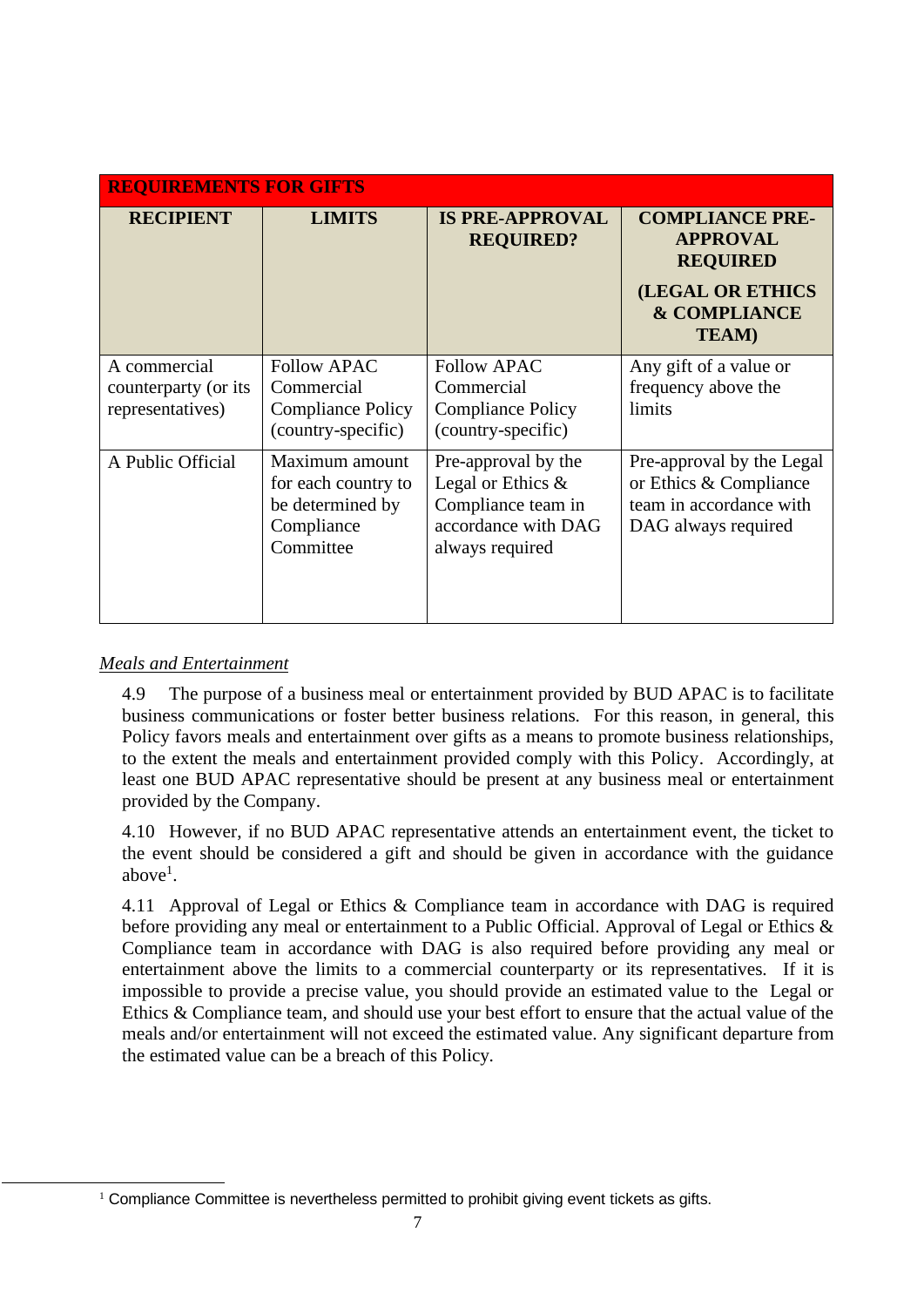| <b>REQUIREMENTS FOR MEALS AND ENTERTAINMENT</b>                   |                                                                                                                                                                                                                                                                                         |                                                                                                             |                                                                                                                                                 |  |  |  |  |
|-------------------------------------------------------------------|-----------------------------------------------------------------------------------------------------------------------------------------------------------------------------------------------------------------------------------------------------------------------------------------|-------------------------------------------------------------------------------------------------------------|-------------------------------------------------------------------------------------------------------------------------------------------------|--|--|--|--|
| <b>RECIPIENT</b>                                                  | <b>LIMITS</b>                                                                                                                                                                                                                                                                           | <b>IS PRE-</b><br><b>APPROVAL</b><br><b>REQUIRED?</b>                                                       | <b>COMPLIANCE</b><br><b>PRE-APPROVAL</b><br><b>REQUIRED</b><br><b>(THE LEGAL OR</b><br><b>ETHICS &amp;</b><br><b>COMPLIANCE</b><br><b>TEAM)</b> |  |  |  |  |
| commercial<br>A<br>counterparty<br>(or<br>its<br>representatives) | <b>Follow APAC</b><br>Commercial<br><b>Compliance Policy</b><br>(country-specific)<br><b>AND</b><br>No spouse or guest<br>sponsored<br>by<br>the<br>Company (unless the<br>or guest<br>spouse<br>is<br>invited independently<br>as a representative of a<br>commercial<br>counterparty) | <b>Follow APAC</b><br>Commercial<br><b>Compliance Policy</b><br>(country-specific)                          | and/or<br>meal<br>Any<br>of<br>entertainment<br>a<br>value<br>frequency<br><b>or</b><br>above the limits                                        |  |  |  |  |
| A Public Official                                                 | Maximum amount for<br>each country to be<br>determined by<br>Compliance<br>Committee<br><b>AND</b><br>No spouse<br><b>or</b><br>guest<br>sponsored<br>the<br>by<br>Company                                                                                                              | Pre-approval by the<br>Legal or Ethics &<br>Compliance team in<br>accordance with<br>DAG always<br>required | Pre-approval by the<br>Legal or Ethics &<br>Compliance team in<br>accordance with DAG<br>always required                                        |  |  |  |  |

#### *Travel Expenses*

4.12 Prior approval by the Legal or Ethics & Compliance team in accordance with DAG is required before providing any travel expense, including transportation and accommodation, to a Public Official or a commercial counterparty (or any of its representatives).

4.13 In addition to the restrictions set forth above, BUD APAC may only pay for travel or related expenses for a Public Official or commercial counterparty (or its representatives) if:

4.13.1 the travel is for a legitimate business purpose (such as the promotion, demonstration or explanation of the Company's goods or services);

4.13.2 the cost is reasonable given the recipient's seniority;

4.13.3 no friends and family members of the recipient are traveling at the Company's expense; and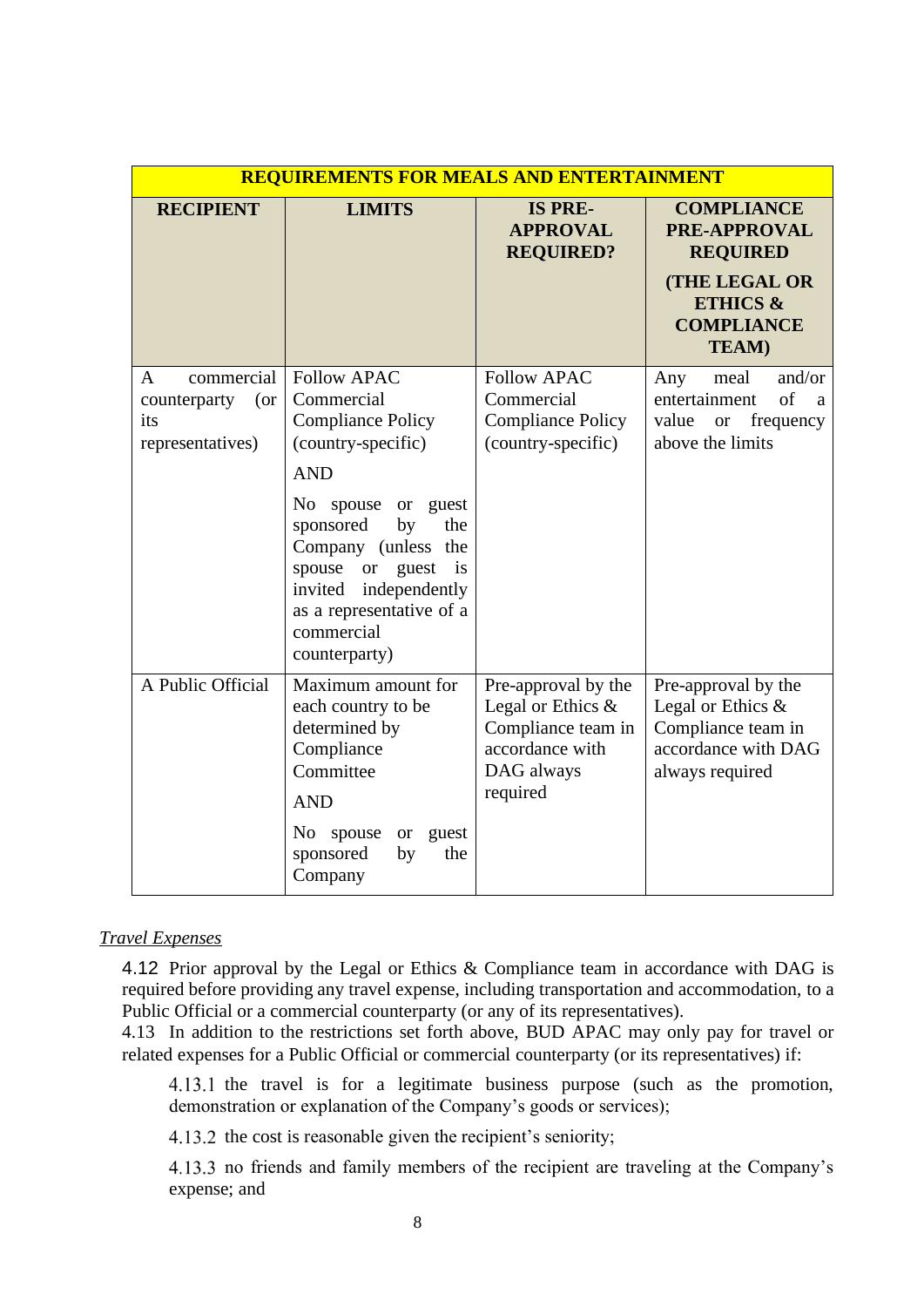4.13.4 no stopovers are planned that are not directly connected to the business purpose of the travel, unless the stopover is at the expense of the Public Official or commercial counterparty (or its representatives) and results in no additional cost to BUD APAC.

4.14 Per diem expenses (defined as fixed payments to an individual intended to cover expenses incurred on a particular day, regardless of the nature and extent of expenses actually incurred that day) are prohibited unless required by applicable laws or agreed in advance and in writing with the recipient's organization.

# <span id="page-8-0"></span>**5. Receiving Gifts**

5.1 For our policy on receiving gifts, entertainment or hospitality, please refer to our Conflict of Interest Policy.

## <span id="page-8-1"></span>**6. Intermediaries**

6.1 The Company regularly engages third party representatives, consultants, agents, lobbyists, distributors, marketing agencies, law firms, construction companies, engineering companies, freight forwarders and other business partners as "intermediaries." No payment may be offered, made, promised or authorized to an intermediary except in exchange for legitimate goods or services. Any such payment must be customary and reasonable in relation to the goods or services provided and should be properly reflected in the Company's books and records.

# 6.2 You must not:

Instruct, authorize, or allow an intermediary to make a prohibited payment on your or the Company's behalf; or

Make a payment to an intermediary knowing or having reasons to believe that all or a portion of such a payment is likely to be used for a prohibited payment.

6.3 Before the engagement of any intermediary, you are required to create a vendor profile, and the Legal or Ethics & Compliance team will examine the vendor profile to determine whether the intermediary is a "Touch Point Vendor." Touch Point Vendors are intermediaries who have a high likelihood of interacting with Public Officials on the Company's behalf or in the course of providing goods or services to the Company, and are subject to some of the special procedures outlined below. Common examples of Touch Point Vendors include law firms, political or government affairs consultants, turnkey contractors, event planners, and security contractors,

## *Red Flag Review for Touch Point Vendors*

6.4 A Touch Point Vendor should not be engaged before sufficient background investigations have been performed to enable reasonable assurances to be drawn as to the integrity of the Touch Point Vendor.

6.5 In evaluating potential Touch Point Vendors, you must be conscious of any "red flags" that may be present or arise. A "red flag" is a fact or circumstance that signifies a heightened compliance risk. A list of illustrative red flags can be found in **Form 1** of the Anti-Corruption Toolkit.

6.6 It is the responsibility of the colleague who requests the engagement of the Touch Point Vendor to check whether a red flag exists, and, if so, to refer the matter promptly to the Legal or Ethics & Compliance teams. Ignoring an existing red flag, or avoiding knowledge about suspicious facts, can give rise to liabilities under Anti-Corruption Laws.

6.7 The existence of one or more red flags does not necessarily preclude the retention of the Touch Point Vendor, but additional investigation will be required by the Legal or Ethics & Compliance team to resolve all red flags.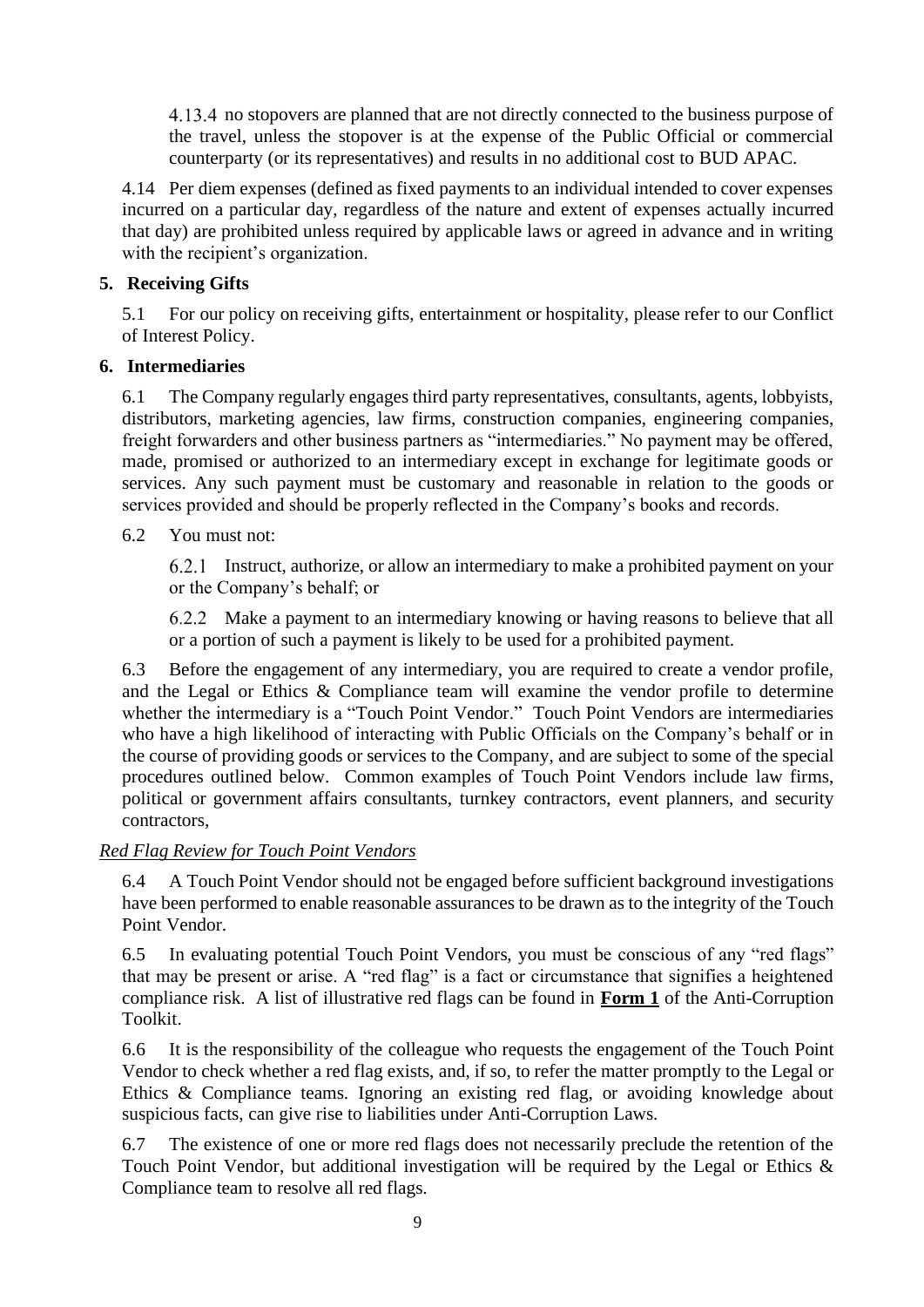# *Due Diligence for Touch Point Vendors*

6.8 Touch Point Vendors may not be engaged until they have undergone a due diligence review in accordance with the procedures below. The purpose of this process is to ensure that our Touch Point Vendors share BUD APAC's values, that the Touch Point Vendor has the intent and means to conduct business in an ethical fashion and keep proper records of all expenditures incurred on behalf of BUD APAC, that the Touch Point Vendor is qualified and capable of providing the requisite service, and that the value paid for the services is consistent with fair market value. It is also important that colleagues consider the structure and payment terms of such engagements to ensure that they did not incentive improper payments or other unethical or illegal behaviour.

6.9 As a reminder, before engaging any intermediary, you must first create a vendor profile to allow the Ethics & Compliance team to determine whether the intermediary is a Touch Point Vendor.

**STEP 1:** *Request information from and provide information to the Touch Point Vendor.* The BUD APAC colleague responsible for the engagement should request that the Due Diligence Questionnaire and a copy of BUD APAC's Supplier Anti-Corruption Policy be provided to the Touch Point Vendor **through the Company's due diligence tool**. Unless otherwise exempted in writing by the Legal or Ethics & Compliance team, each Touch Point Vendor must complete and submit the Due Diligence Questionnaire to the Ethics & Compliance team using the Company's due diligence tool.

**STEP 2:** *Conduct due diligence.* The BUD APAC colleague responsible for the engagement with the Touch Point Vendor must complete and submit the Due Diligence Checklist through the Company's due diligence tool.

**STEP 3:** *Review and approve due diligence.* The Legal or Ethics & Compliance team will review the submission, along with any other information deemed necessary to evaluate specific corruption risks. The Legal or Ethics & Compliance team must approve the Touch Point Vendor before an engagement is confirmed. In some cases, the Legal or Ethics & Compliance team may require remediation actions by the Touch Point Vendors to address any red flag identified, such as providing training.

**STEP 4.** *Periodic Certification/Monitoring.* Periodically, Touch Point Vendors may be required to certify in writing their continued compliance with BUD APAC's Supplier Anti-Corruption Policy. **In addition, due diligence must be renewed periodically in accordance to the Touch Point Vendor's risk profile.** Touch Point Vendors will continue to be monitored on an ongoing basis to identify any new risk factor.

**STEP 5.** *Retain records of the diligence.* The completed Due Diligence Questionnaire and Due Diligence Checklist with approvals, together with any other material generated during due diligence, shall be maintained for a minimum of five years following the termination of BUD APAC's relationship with the Touch Point Vendor.

6.10 If an intermediary was initially engaged not as a Touch Point Vendor, but later it becomes a Touch Point Vendor due to a change in the scope of services, the colleague responsible for the engagement must promptly notify the Ethics & Compliance team. Proper due diligence must be conducted, and the intermediary must be approved as a Touch Point Vendor, before further services can be provided by the intermediary.

## *Supplier Anti-Corruption Policy*

6.11 All engagements with third parties, including Touch Point Vendors, must be done in accordance with the Company's Supplier Anti-Corruption Policy.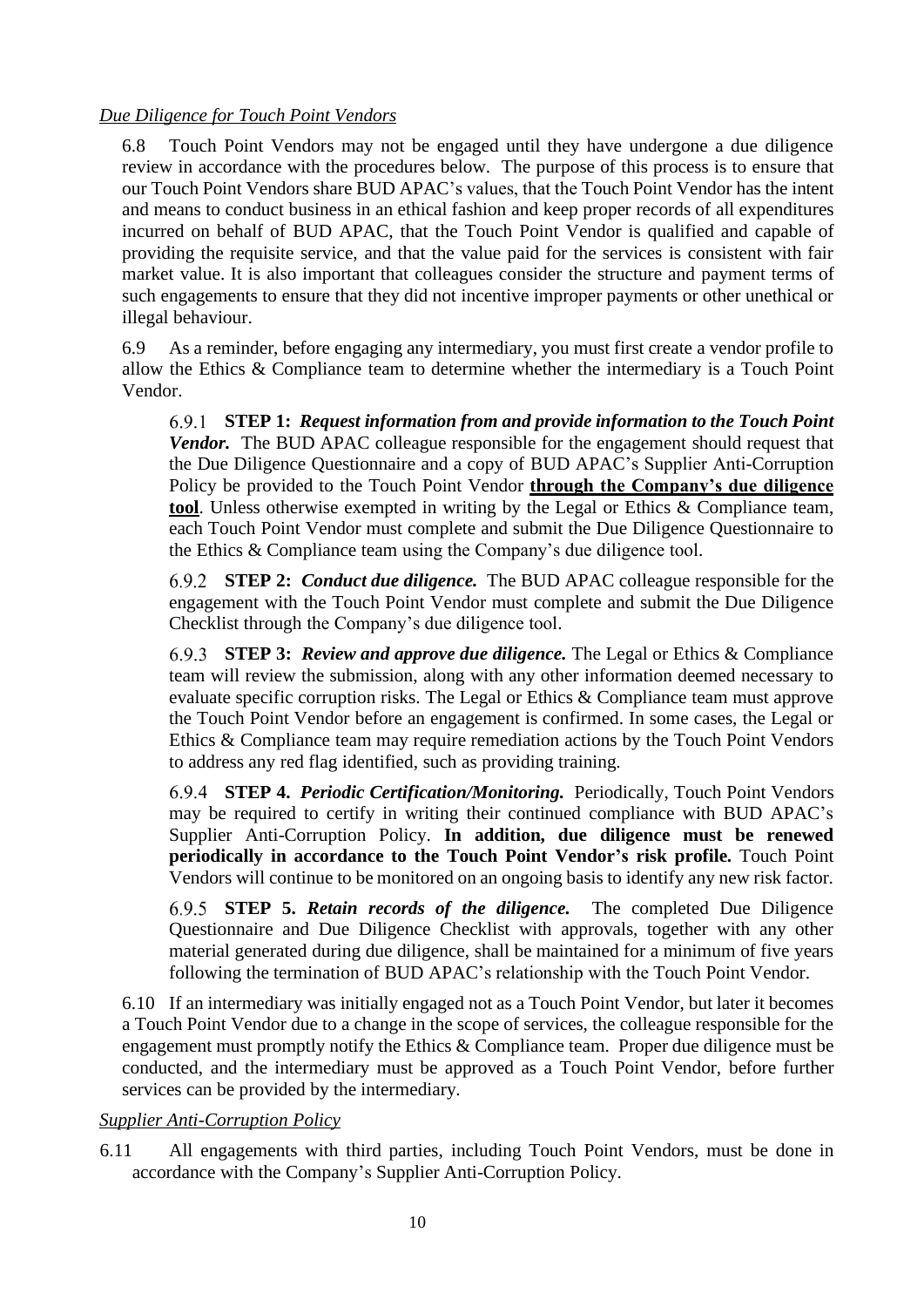# <span id="page-10-0"></span>**7. Donations and Sponsorship**

7.1 A donation, community investment or sponsorship made on behalf of the Company or with the Company's fund at the request of or made to a Public Official or a government agency (including government owned or controlled enterprises) ("Government-Related Donations") must be approved by the Legal or Ethics & Compliance team.

7.2 If a Public Official has promised any benefit or issued any threat in connection with a donation or sponsorship request, then the request must be denied.

7.3 Any donation made by the Company or with the Company's fund (regardless of whether it is a Government-Related Donation) must:

7.3.1 Not be made as part of an exchange of improper advantage with anyone, even if the recipient is a bona fide charity;

7.3.2 Not be made in cash or in checks payable to cash or bearer;

7.3.3 Not be paid to a private account or individual, or to a for-profit organization (including any circumstance under which there is a strong indication that a donation will be redirected to such a recipient);

7.3.4 Not amount to a political contribution; and

7.3.5 Be transparent regarding the identity of the recipient, the amount, and the purpose for which it is intended.

7.4 The Legal or Ethics & Compliance team may request audited financial statements or confirmation from the recipient that the funds donated by BUD APAC have been utilized appropriately.

7.5 All donations (including in-kind donations such as free beer) must be accurately recorded in the Company's books and records.

## *Procedures for Government-Related Donations*

*EXAMPLE*: A region where BUD APAC operates a brewery lacks adequate educational facilities. The local government recently has commenced construction on a new elementary school, and has requested that BUD APAC support the project by donating funds and/or construction materials.

7.6 **STEP 1:** *Written Request***.** To initiate a review of a Government-Related Donation, a request must be made to Legal or Ethics & Compliance team in accordance with DAG by the BUD APAC colleague in charge of the donation. Documents such as a written request from the relevant Public Official or government entity should be provided.

7.7 **STEP 2:** *Review and Approval***.** The Legal or Ethics & Compliance team will review the written request, and, at its discretion, may request additional information. The Legal or Ethics & Compliance team must approve the request before the Company may agree to provide the donation.

7.8 The Legal or Ethics & Compliance team may, on a case by case basis, require other safeguards, such as written agreements with the donation recipients.

## <span id="page-10-1"></span>**8. Political Contributions**

8.1 Political contributions are direct or indirect (i.e. through intermediaries) contributions made to support political parties, committees or candidates for public office. Political contributions must never be provided with the expectation of receiving any commercial benefit for BUD APAC.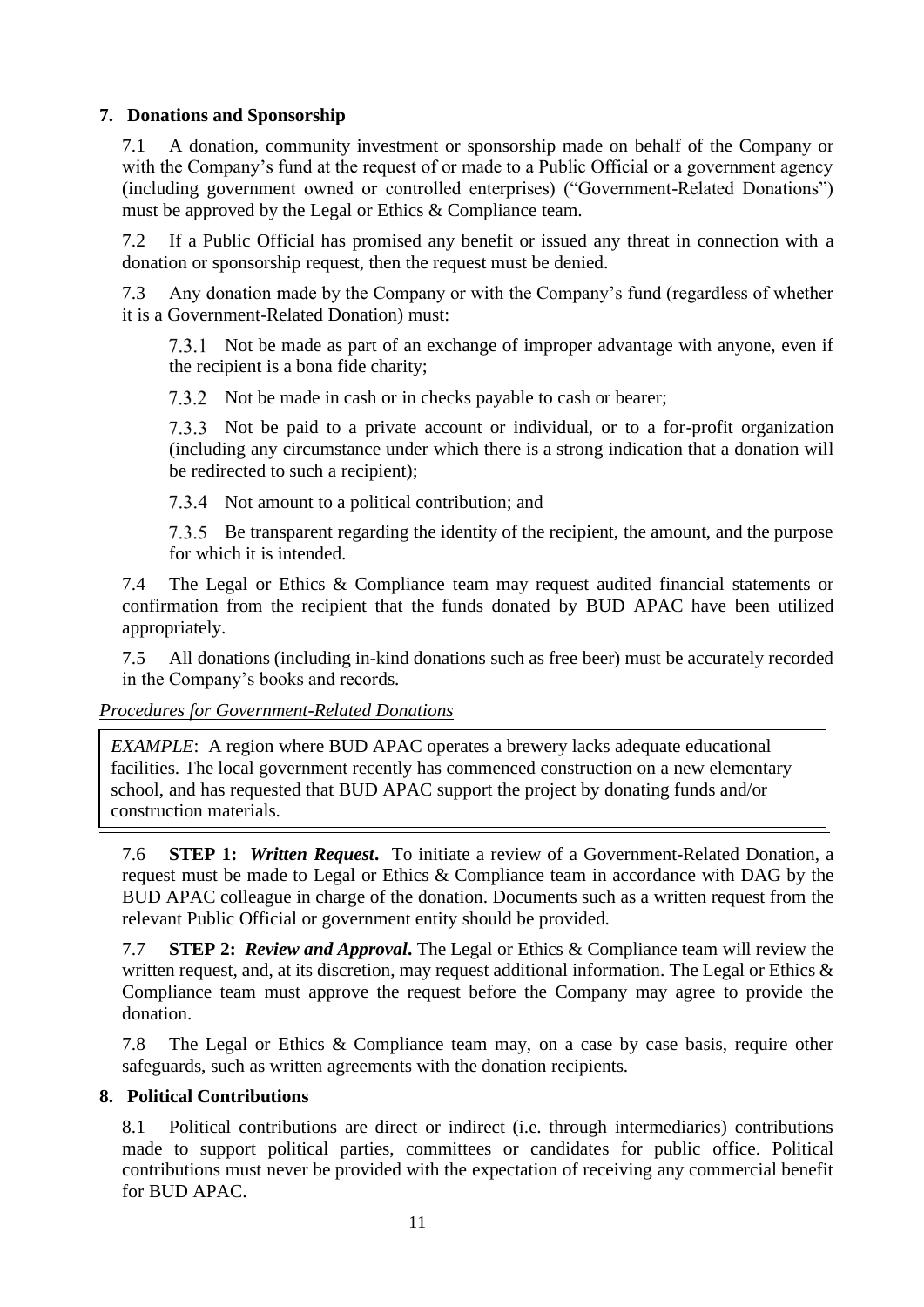8.2 Subject to applicable laws, all direct or indirect political contribution made on behalf of BUD APAC or with BUD APAC funds must be approved by BUD APAC's Board of Directors, in accordance with DAG. If Board of Director approval is required, contact the General Counsel to request the approval. These restrictions apply not only to cash donations, but also to donations in kind, such as free beer, offering a client list for a political purpose, providing materials or services, taking a table at a political fundraising event, or paying for a research project.

8.3 All donations must be adequately supported by documentation and accurately recorded in the Company's books and records.

8.4 You will not be reimbursed for your own political contributions. Your job responsibilities will not be affected by your personal political contributions.

# <span id="page-11-0"></span>**9. Employment and Other Business Opportunities**

9.1 Offering employment opportunities or other business opportunities can be regarded as a form of bribe. Therefore, it is never permissible to hire or engage a Public Official or a representative of a commercial counterparty, or his or her immediate family members, to improperly influence the Public Official or the representative, or in exchange for any improper favour or benefit. "Employment opportunities" include paid and unpaid employment or internship, and also include promotion of a current colleague. "Business opportunities" include opportunities that do not guarantee any profit when such opportunities are entered into.

9.2 The Company may still offer employment and business opportunities to a Public Official or a representative of a commercial counterparty, or his or her immediate family members, for a legitimate business purpose; similarly, a colleague can leave the company to become a Public Official. All such offers of employment or business opportunities must be lawful under applicable laws and any ethical obligations that are applicable to the recipient. Such offers should follow normal People procedures and hiring programs and be made where the offer would not create an actual or apparent conflict of interest. Follow Company processes to ensure that the candidate is objectively and unquestionably qualified in terms of education, background and experience to perform the duties for which he or she is being retained for. The salary or fees under such engagement should be reasonable and consistent with the work to be performed and the candidate's professional qualifications.

9.3 For departing colleagues who have disclosed that they will become a Public Official immediately following their employment with BUD APAC, any continuing benefits or severance agreements should be pre-approved by the Legal or Ethics & Compliance team before they are extended, to ensure that they could not be perceived as a form of bribe or create a conflict of interest.

9.4 If you have any question, please reach out to Legal or Ethics & Compliance team. Please also refer to the Conflict of Interest Policy for how to deal with conflict of interest in general.

## <span id="page-11-1"></span>**10. Facilitation Payments**

10.1 In some countries, it may be perceived as common for Public Officials to request small "facilitating" or "grease" payments in order to expedite or secure the performance of a routine, non-discretionary government action such as issuing an entry visa or obtaining utility services.

10.2 Facilitating payments are unlawful in most countries and are strictly prohibited under this Policy. If you have questions about whether a request constitutes a facilitating payment, please contact the Legal or Ethics & Compliance team.

## <span id="page-11-2"></span>**11. Record Keeping**

11.1 Colleagues must help to ensure that corporate books and records accurately and fairly reflect all transactions in reasonable detail. Accordingly, all transactions should be recorded and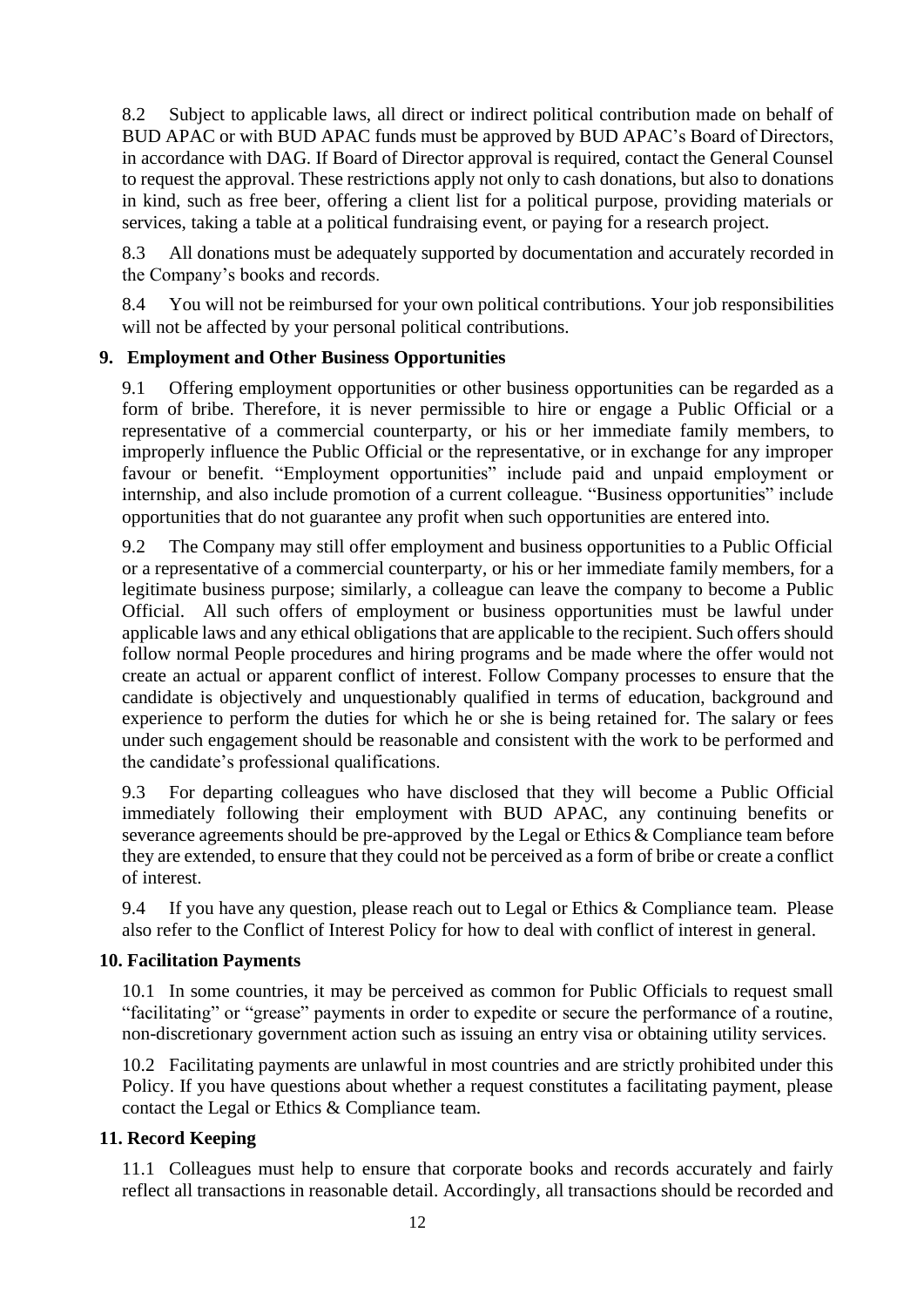managed in accordance with the Company's existing accounting policy and ZBB policies as follows.

11.2 All transactions must:

11.2.1 Have a direct business purpose;

11.2.2 Be executed in accordance with management's authorization;

11.2.3 Be recorded in a manner that permits the preparation of financial statements in accordance with applicable international accounting standards;

11.2.4 Be in compliance with the applicable tax legislation; and

11.2.5 Maintain accountability of assets.

11.3 All supporting documentation should be kept in line with the applicable record retention requirements.

11.4 No undisclosed or unrecorded fund or asset may be established or maintained for any purpose.

11.5 No colleague shall participate in falsifying any accounting or other business record, and all colleagues must respond fully and truthfully to any questions from the Company's internal or external auditors or the auditors of any regulatory authority.

# <span id="page-12-0"></span>**12. Seeking Advice and Reporting Potential Violations**

12.1 The underlying philosophy of our Code of Business Conduct and this Policy is that there should be no gap between what we say and what we do. A crucial element of this is the commitment to an open culture where people feel secure in seeking advice and raising concerns.

12.2 If you have any *questions* regarding the application of Anti-Corruption Laws or this Policy, you should seek advice from the Legal or Ethics & Compliance team.

12.3 If you have any *concerns* regarding a *potential violation* of Anti-Corruption Laws or this Policy, you are encouraged to submit a report in accordance with our Whistleblower Policy, including by making a confidential report through [the Compliance Helpline.](http://www.budweiserapac.com/caseReport)

12.4 **BUD APAC prohibits and will not tolerate any actual or threatened retaliation against any colleague, or her or his legitimate representative, who reports a possible violation of law, regulation or this Policy in good faith**. Similarly, any BUD APAC colleague who discourages or prevents another either from making such a report or seeking the help or assistance he or she needs to report the matter could be subject to disciplinary action. Retaliation is a violation of our Code of Business Conduct and can be reported to our Compliance Helpline.

12.5 All reports of potential violations of Anti-Corruption Law or this Policy will be reviewed as a priority. To ensure that the Company can fully investigate any concerns, please provide as detailed an account as possible including any supporting evidence.

12.6 The Company may undertake formal or informal audits, investigations, or inquiries concerning compliance with Anti-Corruption Laws or this Policy, whether or not such review arose from a whistleblower report. The Company requires that all directors, officers, colleagues and representatives fully cooperate with the Company, outside counsel, outside auditors, or other similar parties in all such audits, investigations, and inquiries. Failure to cooperate or act honestly constitutes a breach of this Policy and in addition to other applicable legal obligations, may result in disciplinary actions including termination of employment.

12.7 Once a matter has been investigated, it is reviewed by the relevant Compliance Committee and may be reported to the Company's Board of Director.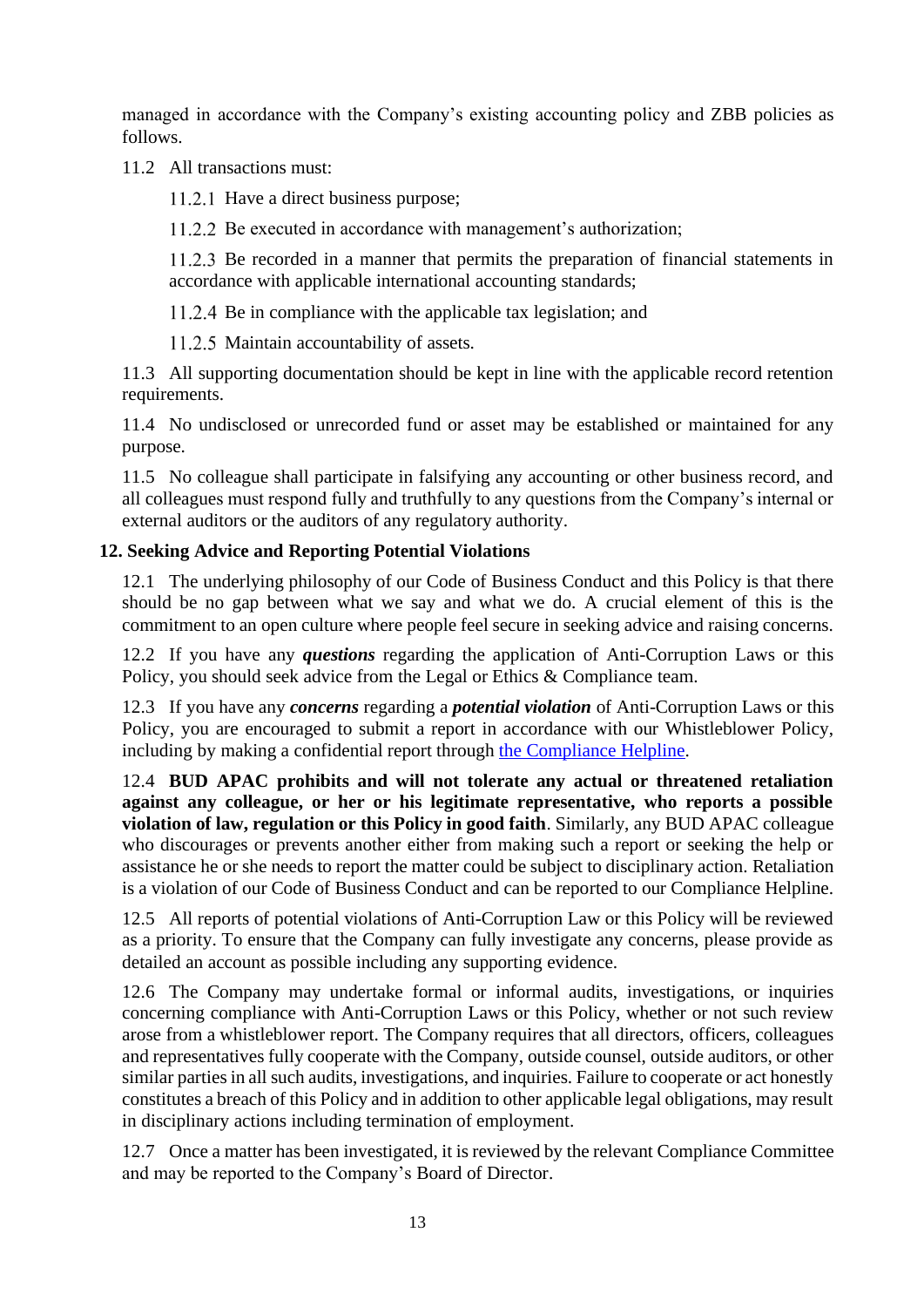#### **Appendix:**

#### **Form 2 :Quick Reference Guide to the Anti-Corruption Policy**

#### **Why do we have this Policy?**

This Policy supplements the general provisions set out in the Company's Code of Business Conduct and is designed to help colleagues comply with Anti-Corruption Laws. This Policy clearly states that we have a zero tolerance policy toward bribery and corrupt conduct in any form, and contains information about the key procedures and controls we have implemented in this aspect.

#### **Why is this Policy important?**

Corruption impedes business growth, undermines fair competition, escalates transaction costs, poses serious legal and reputational risks, and damages our share value. Violations of Anti-Corruption laws can lead to substantial civil and criminal penalties for both the Company and our colleagues, such as imprisonment, unlimited fines, disgorgement of profits and other civil actions. By having this Policy, BUD APAC demonstrates that we have adequate procedures to fight against bribery and corruption, and it is important for you to understand and fully comply with this Policy.

#### **What are prohibited?**

- Any action that would violate any Anti-Corruption Laws;
- **Example 1** Directly or indirectly through a third party, giving, offering, promising, or authorizing any financial or other advantage, or anything of value, to a Public Official or any other individual or organization, with the intent to or in order to exert improper influence over the recipient, induce the recipient to violate his or her duties, secure an improper advantage for BUD APAC, or improperly reward the recipient for past conduct; and
- Requesting, soliciting, agreeing to receive, or accepting a bribe, kickback, influence payment, or any other improper or unlawful inducement, benefit or advantage.

#### **What are the key controls?**

- **Offering gifts or hospitality:** Review and approval by the Legal or Ethics & Compliance team in accordance with DAG always required when the intended recipient is a Public Official. When the intended recipient is a commercial counterparty (or its representatives), review and approval still required in many cases.
- **Receiving gifts or hospitality:** Refer to the Conflict of Interest Policy.
- **Engagement of a Touch Point Vendors:** 
	- o The requester to engage a Touch Point Vendor needs to review the relationship and the profile of the Touch Point Vendor for any "red flags" as described in Sections  $6.4 - 6.7$ .
	- o All Touch Point Vendors also need to pass due diligence and be approved by the Ethics  $&$  Compliance team, as outlined in Sections 6.8 – 6.9.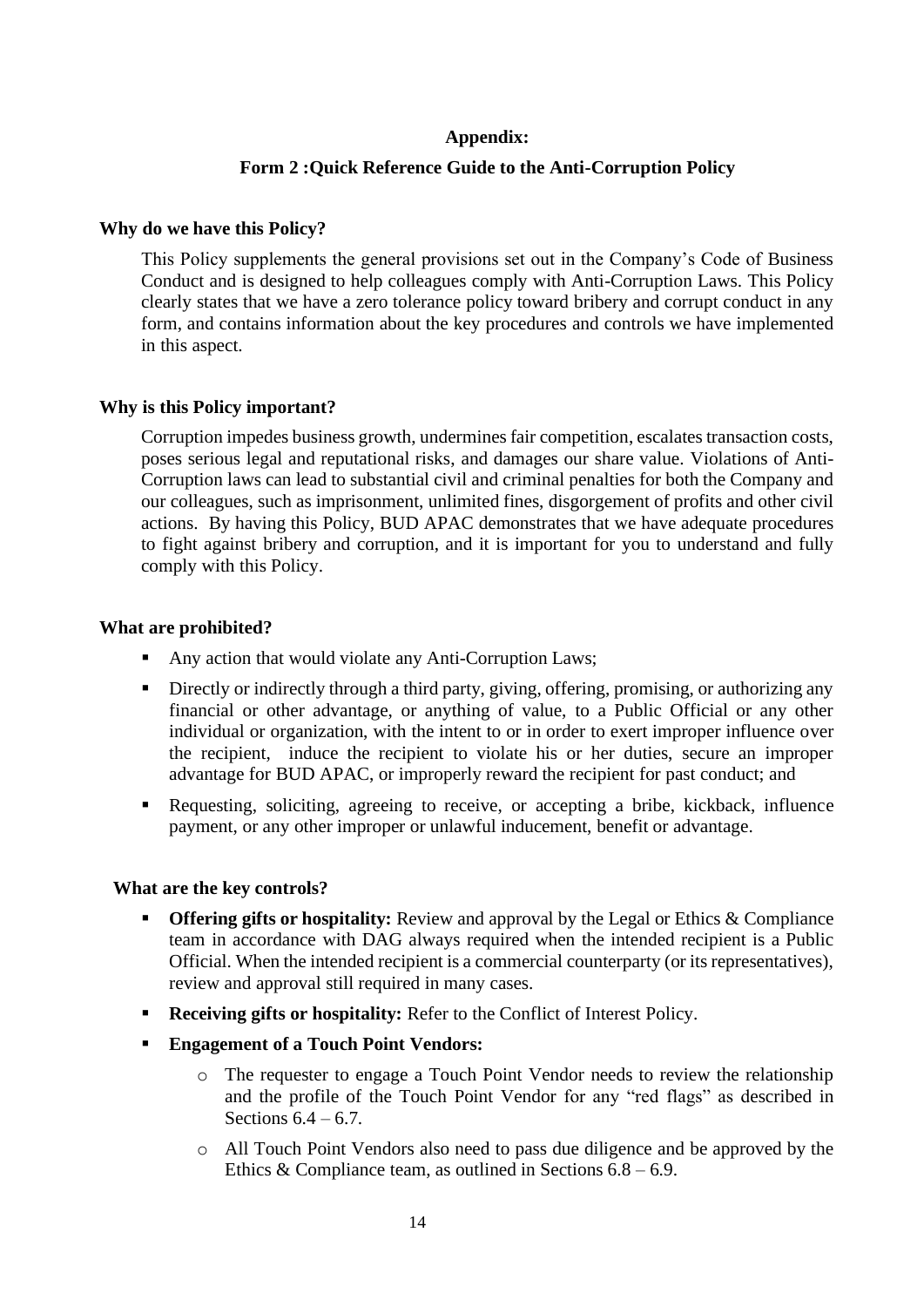- **All suppliers (not only Touch Point Vendors)**: The Supplier Anti-Corruption Policy applies to all Suppliers.
- **Government-Related Donations:** All must be approved by the approval of Legal or Ethics & Compliance team in accordance with DAG.
- **Political contributions:** Only allowed if approved by the Board of Director.
- **Employment and other business opportunities:** Pay attention to potential bribery and other conflict of interest issues. Consult the Ethics & Compliance team if you have any doubt.
- **Facilitation payments:** Strictly prohibited as described in section 10.
- **EXECUTE:** All transactions: Subject to the Company's financial controls and record keeping requirements.

#### **What should I do if I suspect a violation of Anti-Corruption Laws or this Policy?**

If you have any concerns regarding a potential violation of Anti-Corruption Laws or this Policy, you are encouraged to submit a report in accordance with our Whistleblower Policy, including making a confidential report through the Compliance Helpline.

#### **What about other questions?**

If you have any questions regarding the application of Anti-Corruption Laws or this Policy, you should seek advice from the Legal or Ethics & Compliance team.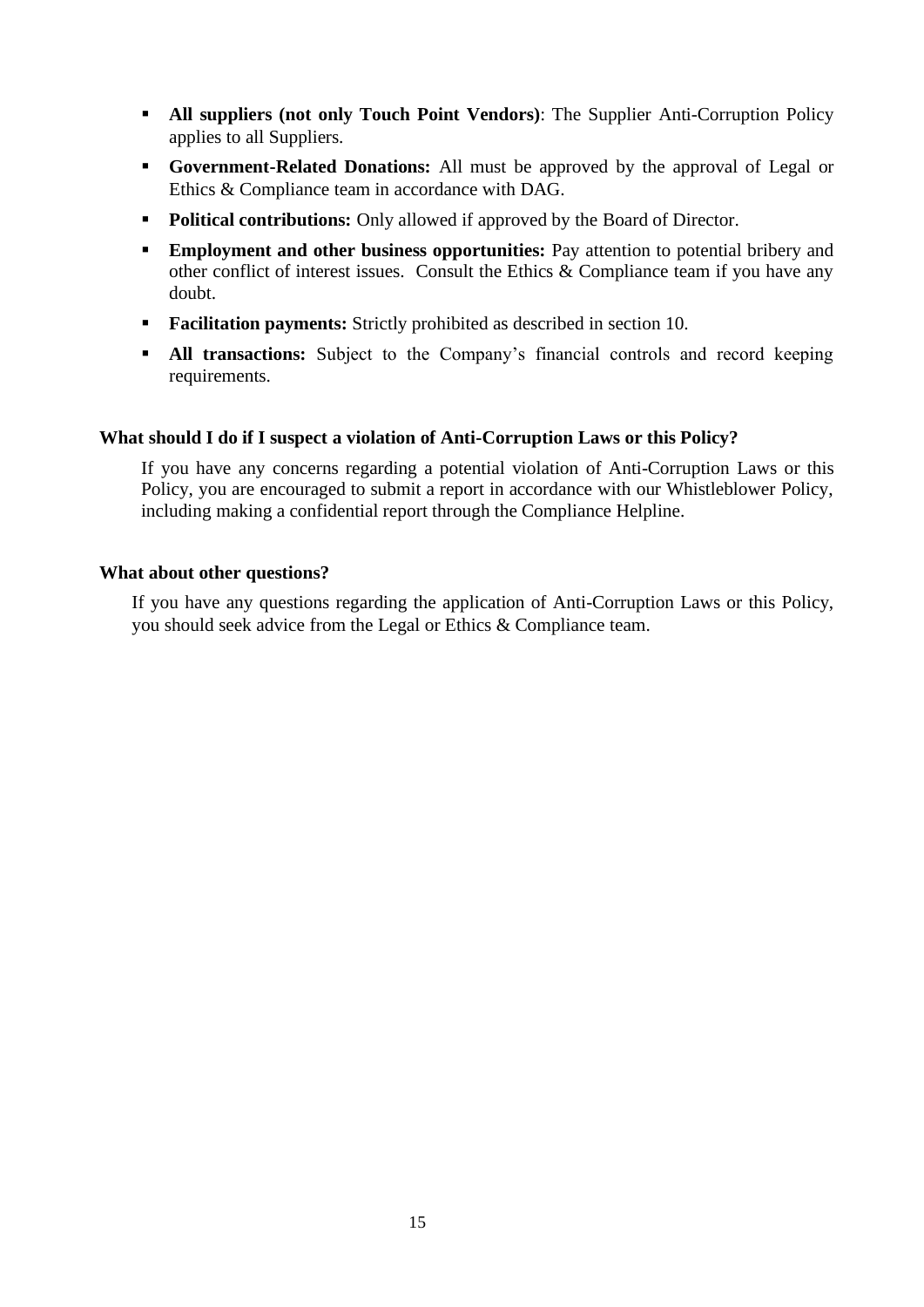#### **Anti-Corruption Toolkit**

#### **Form 2 – Red Flags for Touch Point Vendors**

During the due diligence process and during the course of a relationship a Touch Point Vendor, special attention should be given to so-called "red flags." A "red flag" is a fact or circumstance that signifies a heightened compliance risk.

The existence of one or more red flags does not necessarily preclude the retention of the Touch Point Vendor, but additional investigation will be required by the Legal or Ethics & Compliance team to resolve all red flags.

Below is a list of illustrative red flags:

**Reputation** 

- The Touch Point Vendor has a reputation for unethical conduct.
- The Touch Point Vendor has been terminated by other companies for improper conduct.
- The Touch Point Vendor has been subject to civil or criminal enforcement actions in connection with bribery or business integrity issues.
- The Touch Point Vendor is known to have been investigated or convicted for, or is currently under investigation relating to, bribery, money laundering, or fraud.
- The country where the Touch Point Vendor will perform services for BUD APAC scored a 40 or lower on the Transparency International Corruption Perceptions Index.

#### Ties to Government

- The Touch Point Vendor (or one of its directors, owners, officers, or employees) is a current or former Public Official.
- ▶ The Touch Point Vendor (or one of its directors, owners, officers, or employees) has family or business ties to Public Officials.
- The Touch Point Vendor makes large or frequent political contributions.
- The Touch Point Vendor was recommended by a Public Official.
- The Touch Point Vendor has a reputation to be a "miracle worker" in obtaining fast government approvals

#### Capabilities

- The Touch Point Vendor is not expected to perform substantial work for BUD APAC.
- The Touch Point Vendor lacks the staff or facilities to perform the required work.
- The Touch Point Vendor lacks relevant industry or technical qualification or experience or has not been in business for very long.
- The Touch Point Vendor has poor financial stability or credit.
- The Touch Point Vendor is a shell company or has an unusual corporate structure.

#### **Compensation**

- The Touch Point Vendor requests a commission or other payment significantly above the market rate or requests a substantial up-front payment.
- The Touch Point Vendor requests that payment be made in cash or in checks payable to cash or bearer.